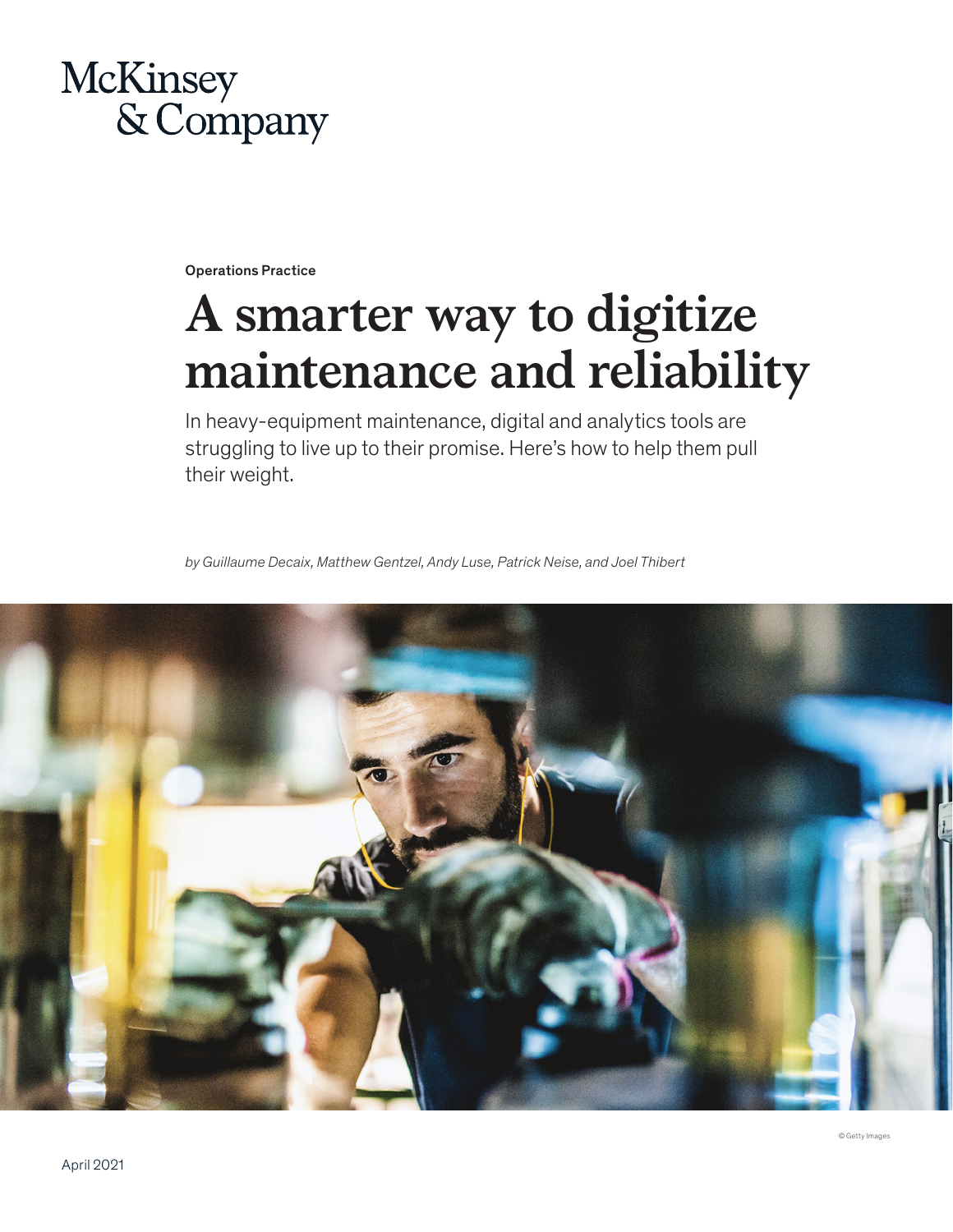Asset-intensive industries—such as chemicals, oil and gas, mining, metals, pulp and paper, and power production—have been turning to new technologies in their effort to increase the reliability and availability of their equipment, while keeping maintenance costs under control. Using digital tools and advanced-analytics capabilities alongside traditional lean techniques, they aim to predict and prevent equipment failures, increase labor productivity, and streamline the management of external contractors.

When companies get all of the requirements right, the results can be impressive. Leading players in a variety of heavy industries have used digital tools in dramatically reducing unplanned outages while boosting maintenance-labor productivity. Higher availability and a more-efficient workforce have increased profitability by 4 to 10 percent in some organizations.

But these lighthouse examples are the exception rather than rule. Many companies that have implemented digital maintenance and reliability solutions have seen little measurable impact. What makes the difference?

In our experience, the most successful digital maintenance and reliability implementations share three common characteristics. First, these companies take a holistic view of these new tools, building digital technologies into a clearly defined vision for the future of the maintenance and reliability function. Second, they focus on two domains that have proved to be truly effective in heavy industrial applications: predictive maintenance (PdM) and digital work management (DWM). Finally, they support their use of digital tools by ensuring the necessary enablers are in place, including optimized workflows, a robust data infrastructure, and the capabilities of their personnel (exhibit).

A closer examination of the approach reveals important details that the early adopters got right as part of a wider transformation of their maintenance and reliability functions. In particular, they focus on how DWM and PdM generate value, using these digital tools to reimagine entire processes and better meet users' needs.

#### Exhibit

## **Successful maintenance-tech transformations share a common structure.** Successful maintenance-tech transformations share a common structure.

| Vision   | An end-to-end reliability and maintenance system that optimizes workforce efficiency and<br>detects failures early, allowing for seamless interventions that maximize total asset avail-<br>ability while minimizing total cost |                                                                                                                                                     |
|----------|---------------------------------------------------------------------------------------------------------------------------------------------------------------------------------------------------------------------------------|-----------------------------------------------------------------------------------------------------------------------------------------------------|
| Domains  | Digital work management<br>- Workflow digitization<br>- Mobile execution and augmented reality<br>- Real-time performance management                                                                                            | <b>Predictive maintenance</b><br>- Real-time, online asset monitoring<br>- Early failure detection<br>- Automated critical alerts and notifications |
| Enablers | Maintenance and reliability workflow design                                                                                                                                                                                     |                                                                                                                                                     |
|          | Maintenance and reliability data and systems infrastructure                                                                                                                                                                     |                                                                                                                                                     |
|          | Maintenance and reliability staff, digital and analytics capability, and culture                                                                                                                                                |                                                                                                                                                     |

#### Two domains, supported by three enablers, are crucial to generate tangible business value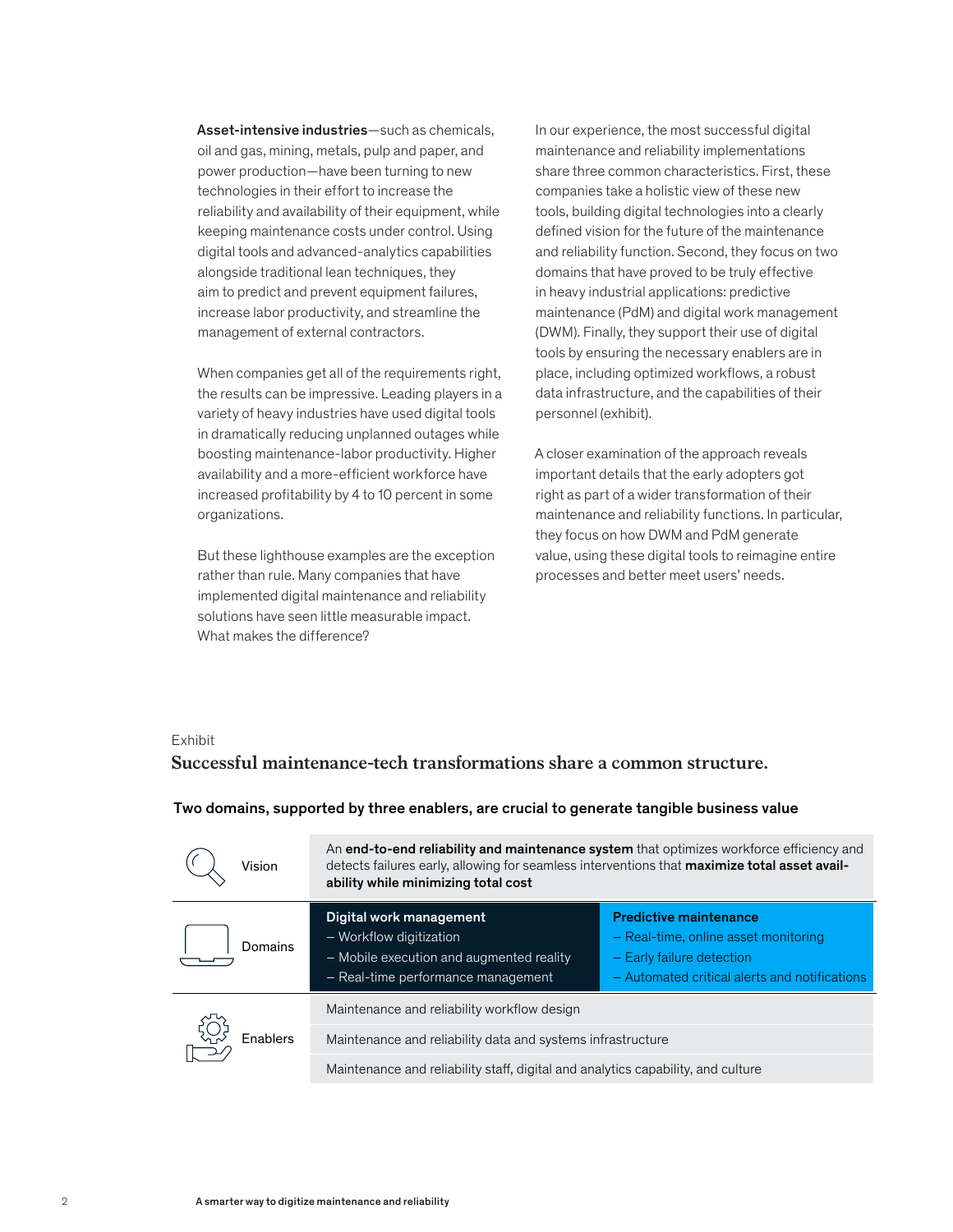## **Digital work management: work gets done faster, cheaper, better**

DWM encompasses a wide range of systems that enhance maintenance work, covering everything from work identification and planning through to scheduling, materials management, dispatching, execution, and closeout. Typically, DWM is a built into, or on top of, the organization's existing enterprise resource-planning (ERP) platform. The ERP system serves as a source for much of the foundational data used by DWM, including structured equipment data, spare-parts inventory, personnel data, and preventive-maintenance schedules.

The DWM system then optimizes job prioritization, job planning, job assignment, permitting, scheduling, and dispatch, based on constraints such as the competencies of available maintenance personnel and availability of parts. These systems also provide execution support in the field, with mobile devices or augmented-reality systems guiding staff as they complete their tasks, collecting detailed data on asset condition, and improving the accuracy and speed of work-order closeout and contractor payment.

Successful DWM systems deliver value by increasing the efficiency of internal and external maintenance labor, reducing planned downtime through shutdown and outage optimization, and providing the opportunity to upskill the maintenance workforce. Taken together, these levers can lead to cost reductions of 15 to 30 percent. Secondary benefits include more effective procurement and working-capital management through improved inventory visibility.

#### How DWM worked for a chemicals company

One global chemicals company, for example, introduced a bolt-on DWM system that seamlessly interfaced with its ERP platform. Implemented in just five weeks, including user training, the new system transformed the company's maintenance planning, scheduling, and work execution. Productivity in the maintenance planning and scheduling department increased by 30 percent, and the organization doubled the number

maintenance tasks that were completed on schedule.

To maximize the impact generated by their investment in DWM, successful organizations like this take a number of essential actions. Most importantly, they redesign their maintenance processes in parallel with the introduction of the new technology. Redesigning the process to fully leverage DWM technology will almost invariably produce a more efficient outcome than simply digitizing the existing paper-based process.

#### Getting the most from DWM

In the design and implementation of the new system and processes, successful organizations take a perspective that is both value-centric and user-centric. While the overriding aim of DWM is to reduce waste and address pain points for the business, that won't happen if adoption is poor. Therefore, successful systems must also make life easier for of users, such as maintenance and operations staff or external contractors. That requires a good understanding of their working practices, challenges and pain points.

Finally, successful companies build tight, two-way integration between their DWM tools and their other systems, such as computerized maintenance management systems (CMMS). This ensures that data captured in the field become part of the organization's master data, and can be accessed and analyzed to aid OEE tracking, condition monitoring, and root-cause analysis of reliability issues.

## **Predictive maintenance can prevent failures**

Encompassing a wide variety of methods used detect the early signs of problems in equipment, PdM allows operators and maintenance staff to take action before a failure occurs. In today's heavy industry, PdM techniques have become common—but most companies are using lower-maturity approaches, such as sensors on machines that trigger alarms when vibration or temperature thresholds are exceeded. More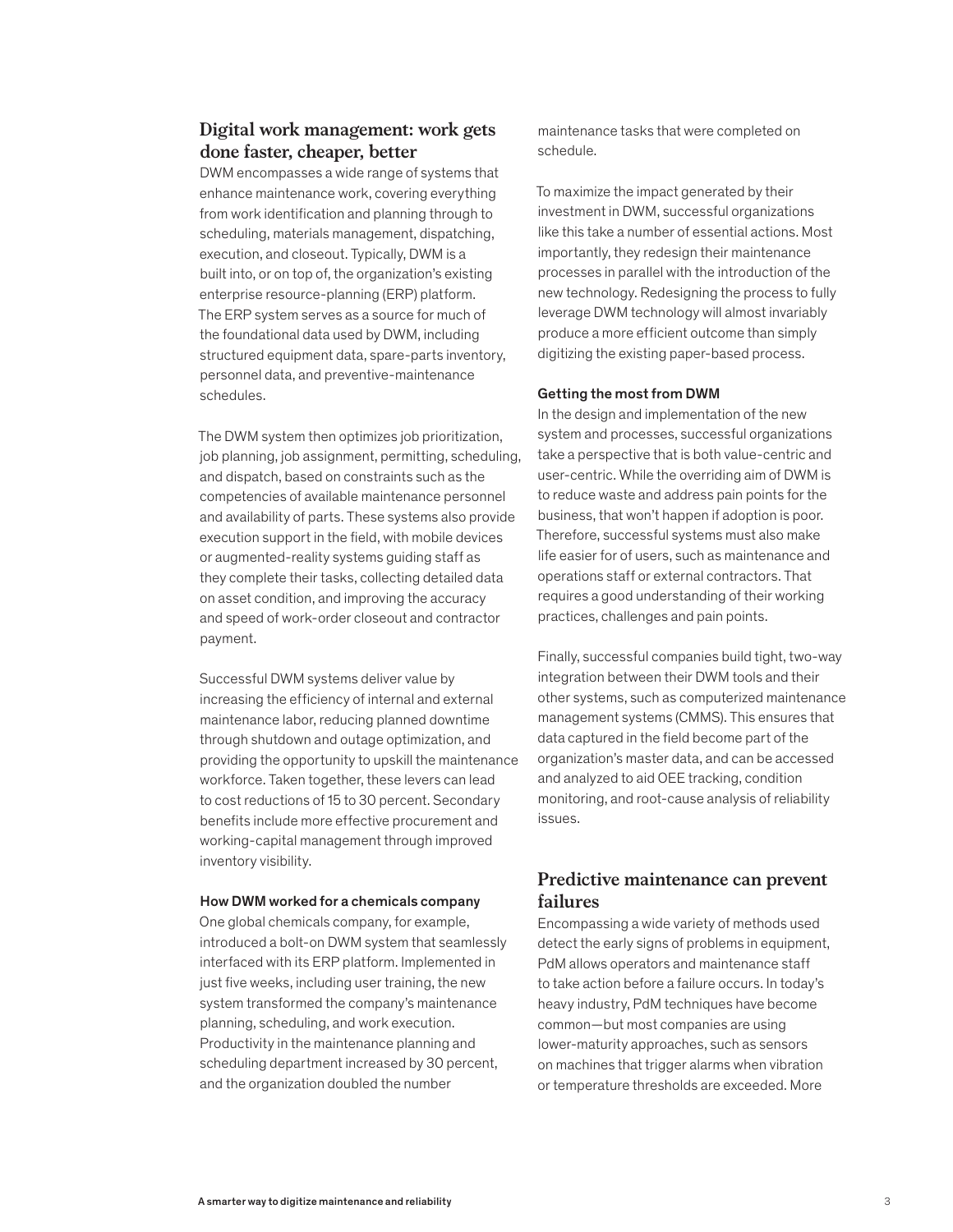advanced approaches attempt to predict failures by analyzing sensor data to identify the "signatures" of known failure modes. At the highest level of maturity, PdM systems apply an array of machinelearning and advanced-analytics techniques to identify and categorize issues, and to provide actionable insights to operations and maintenance teams.

Successful PdM programs reduce the requirement for both planned and unplanned maintenance interventions. That cuts maintenance costs, and increases production and throughput (especially valuable for assets that are capacity constrained). In addition, these programs can increase the useful life of high-cost components and reduce safety risks related to machine failure events.

#### PdM yields results in oil and gas

One leading offshore oil and gas operator introduced a sophisticated PdM system across nine platforms in Africa and Latin America. Using data collected from 30 years of platform operations, the company identified critical assets that it wanted to immunize against failure. It then developed and refined its PdM approach on one platform before rolling it out across its fleet. The effort resulted in a 20 percent average reduction in downtime and production increases of more equivalent to more than 500,000 barrels of oil annually—across a fleet that was already in the top-quartile of performance for the sector.

These results required a significant data-science effort. Over a period of two years, a team of ten to 15 data scientists built more than 500 advancedanalytics models. Each model was then tested and refined to achieve an acceptable level of false positive warnings. The typical initial precision of the models was too low to ensure acceptance by frontline workers, but data scientists and maintenance teams worked together, failure by failure, to refine their design and eliminate false positive results.

Although high-maturity PdM approaches such as these have now been proved at scale, their complexity should not be underestimated. Successful implementations require a certain level

of data history, sensor deployment, near-realtime data streaming, and a high enough value of downtime to provide an attractive ROI. This is the case in most upstream oil and gas facilities, large refineries, petrochemicals plants, and similar operations in power generation (traditional and renewables), paper mills, and mining.

### Less-intensive PdM alternatives can overcome data limitations

For operations where PdM may not yet be economic, less data-intensive methods of PdM, such as anomaly detection, can be successful as a first step. These methods are faster to implement but provide significantly lower predictive power, with high numbers of alarms that are low priority or difficult to act upon. Depending on the situation, that can lead to unnecessary work and reduce workforce confidence in the recommendations. Lower-maturity PdM systems typically deliver only a fraction of the benefits (10 percent or less) of a fully-scaled system. Ultimately the decision on where and at what level to implement predictive maintenance requires an asset-by-asset validation of the potential benefits and data availability.

Companies with advanced PdM ambitions should also look for the right partners. The approach typically requires more knowledge, data, and development investments than other digital and analytics use cases. And, as the value of reliability for large industrials typically lies in a wide range of equipment and failure modes, a large and complex set of PdM models is required. For most organizations, developing and refining these models in-house will be an extremely expensive and time-consuming process. Instead, there are partners that can provide substantial intellectual property and data, significantly reducing both the time to impact and the investment required.

As with digital work management, the people side of predictive maintenance is as important as the technology. Alongside the development of the software and hardware elements of the system, the oil and gas company launched a comprehensive process-redesign and capabilitybuilding effort to measure the impact of the approach and embed new ways of working into its